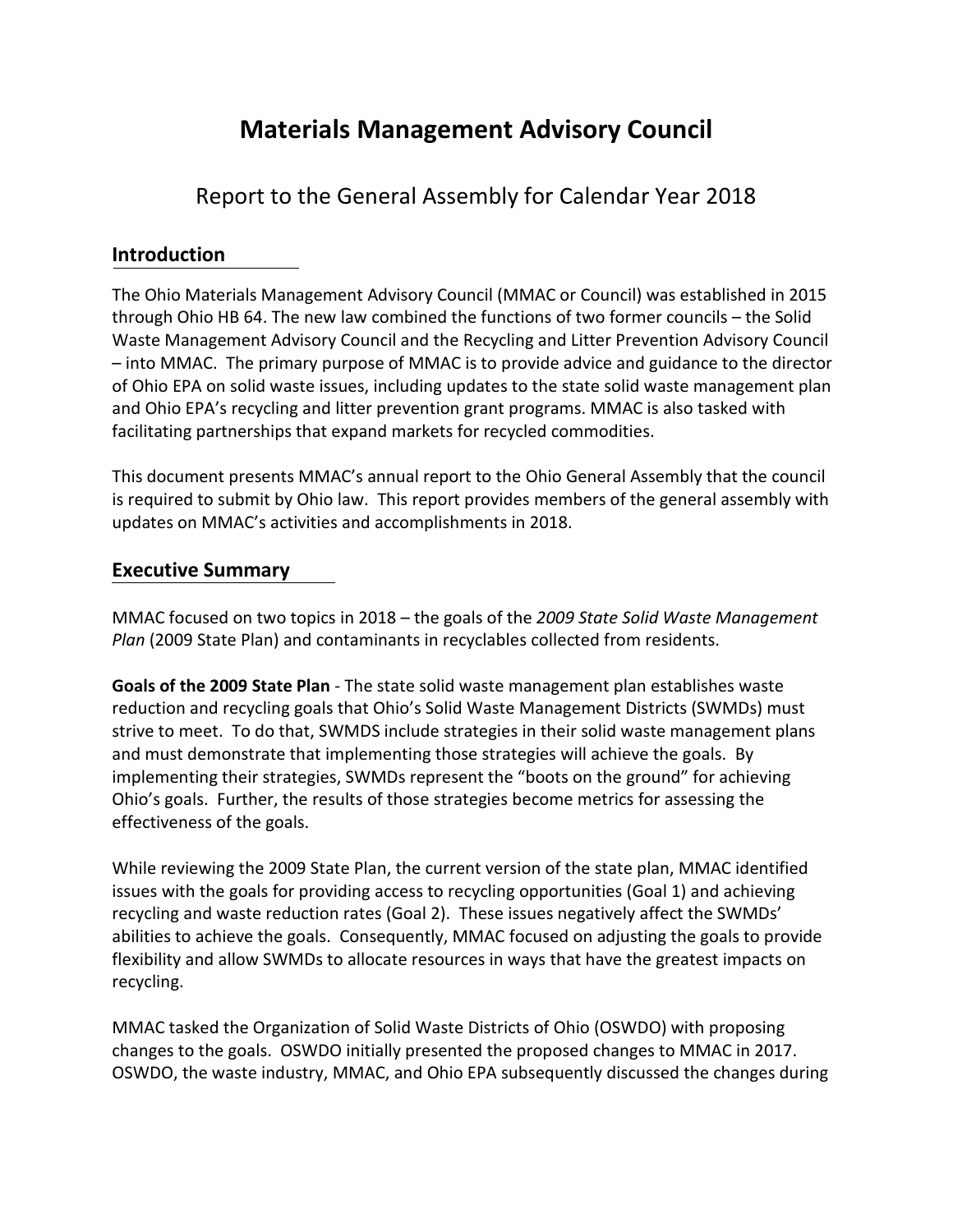multiple meetings. In 2018, all parties agreed upon new language, and MMAC unanimously voted to present the language to Director Butler to be included in a revised state plan.

**Contamination in Recyclables** - The prevalence of contaminants in material recovered through residential recycling programs, such as curbside services and drop-offs, has caused the costs of providing those services to increase significantly. The rising costs combined with declining prices of commodities are impacting communities' abilities to finance their recycling programs. The high contamination rate of residential recyclables is likely not new. It previously was not an issue due to strong international markets. Processors' abilities to market the contaminated recyclables is the largest hurdle to overcome. This is chiefly due to stringent quality restrictions China placed on the recyclables that it will import. To improve the value of the recyclables, processors need to produce a cleaner product which increases the costs of providing that product.

In September, Ohio EPA issued a grant to the Recycling Partnership to conduct a contamination-reduction project in Ohio. The Recycling Partnership is a national non-profit organization that assists communities with recycling initiatives. The Recycling Partnership leverages contributions from corporations and trade associations to support community recycling services with funding and technical assistance. Reducing contamination could decrease the cost of processing collected material and increase the value of the recycled commodities.

The contamination reduction project will involve physically inspecting residential recycling containers, leaving "oops tags" on contaminated containers to inform homeowners of the contaminants, and rejecting contaminated containers (i.e. not empty them until the contaminants are removed). These interventions will occur in four communities, one in each of Ohio's major material recovery facility sheds. The Recycling Partnership has performed these interventions in multiple communities nationwide, and the interventions are proven to decrease contamination in residential recyclables.

MMAC discussed the merits and possible logistics of the project during several meetings. While Ohio EPA will keep MMAC apprised of the progress, Ohio EPA will work with the Recycling Partnership on the details of how the contamination reduction project will be carried out.

MMAC unanimously agreed to have the chair of the Council send a letter of support for the project to the director of Ohio EPA, Craig Butler.

## **Membership**

MMAC is comprised of thirteen members appointed by the Governor to serve terms of three years. The composition of MMAC is designed to include key stakeholders in Ohio's comprehensive solid waste management system. Seven members represent interests of the public sector and six members represent interests of the private sector. The table below presents the current members of MMAC: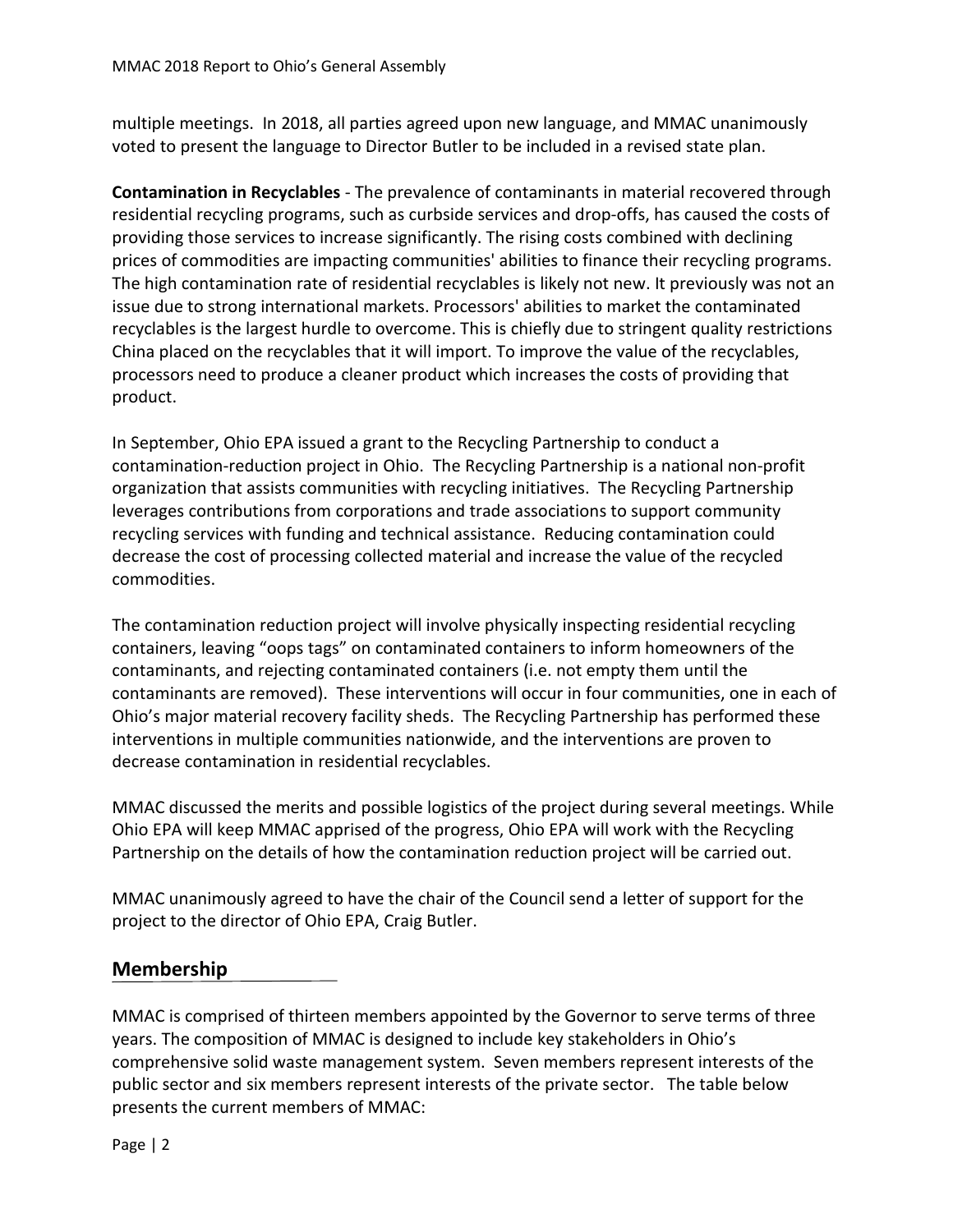| <b>Seat</b>                            | <b>Name</b>               | <b>Organization</b>                     |
|----------------------------------------|---------------------------|-----------------------------------------|
| <b>Health District</b>                 | <b>Chuck DeJonckheere</b> | Hamilton County Health Department       |
| (public sector)                        |                           |                                         |
| County                                 | John F. Bayliss           | <b>Logan County Commissioners</b>       |
| (public sector)                        |                           |                                         |
| <b>Municipality</b>                    | Jennifer                  | City of Avon Lake                       |
| (public sector)                        | Fenderbosch               |                                         |
| Township                               | Paul F. Wise              | Genoa Township                          |
| (public sector)                        |                           |                                         |
| <b>Solid Waste Management District</b> | Jenna Hicks               | Delaware, Knox, Marion, Morrow          |
| (public sector)                        |                           | Joint SWMD                              |
| <b>Environmental Advocacy</b>          | Frank Szollosi            | National Wildlife Federation            |
| (public sector)                        |                           |                                         |
| <b>General Public</b>                  | Kelly Bensman             | Hull & Associates, Inc.                 |
| (public sector)                        |                           |                                         |
| <b>Private Sector</b>                  | Kimberly McConville       | <b>Ohio Soft Drink Association</b>      |
| <b>Private Sector</b>                  | Michael Dinneen           | AggRok                                  |
| <b>Private Sector</b>                  | Kathy Trent               | Waste Management, Inc.                  |
| <b>Private Sector</b>                  | <b>Alex Boehnke</b>       | <b>Ohio Council of Retail Merchants</b> |
| <b>Private Sector</b>                  | Brian W. Winter           | <b>Scotts Miracle-Gro Company</b>       |
| <b>Private Sector</b>                  | <b>Beth Mowrey</b>        | The Shelly Company                      |

**Table 3: Current Membership of the Materials Management Advisory Council**

## **2018 Meetings**

MMAC is required to meet twice a year. MMAC can meet more often if the chairperson or a majority of members deem it necessary. Currently, by agreement, MMAC meets every other month.

In 2018, MMAC met, in person, five times. A summary of each meeting is provided below under the heading for the respective meeting date:

#### *February 15, 2018*

Topics discussed at this meeting included:

- Director Craig Butler and Vlad Cica, the newly appointed chief to the Division of Materials and Waste Management, provided their perspectives on MMAC's role as an advisor to Ohio EPA.
- Ohio EPA's Recycling and Litter Prevention Grants this discussion focused on what MMAC 's role is in administering the grants program.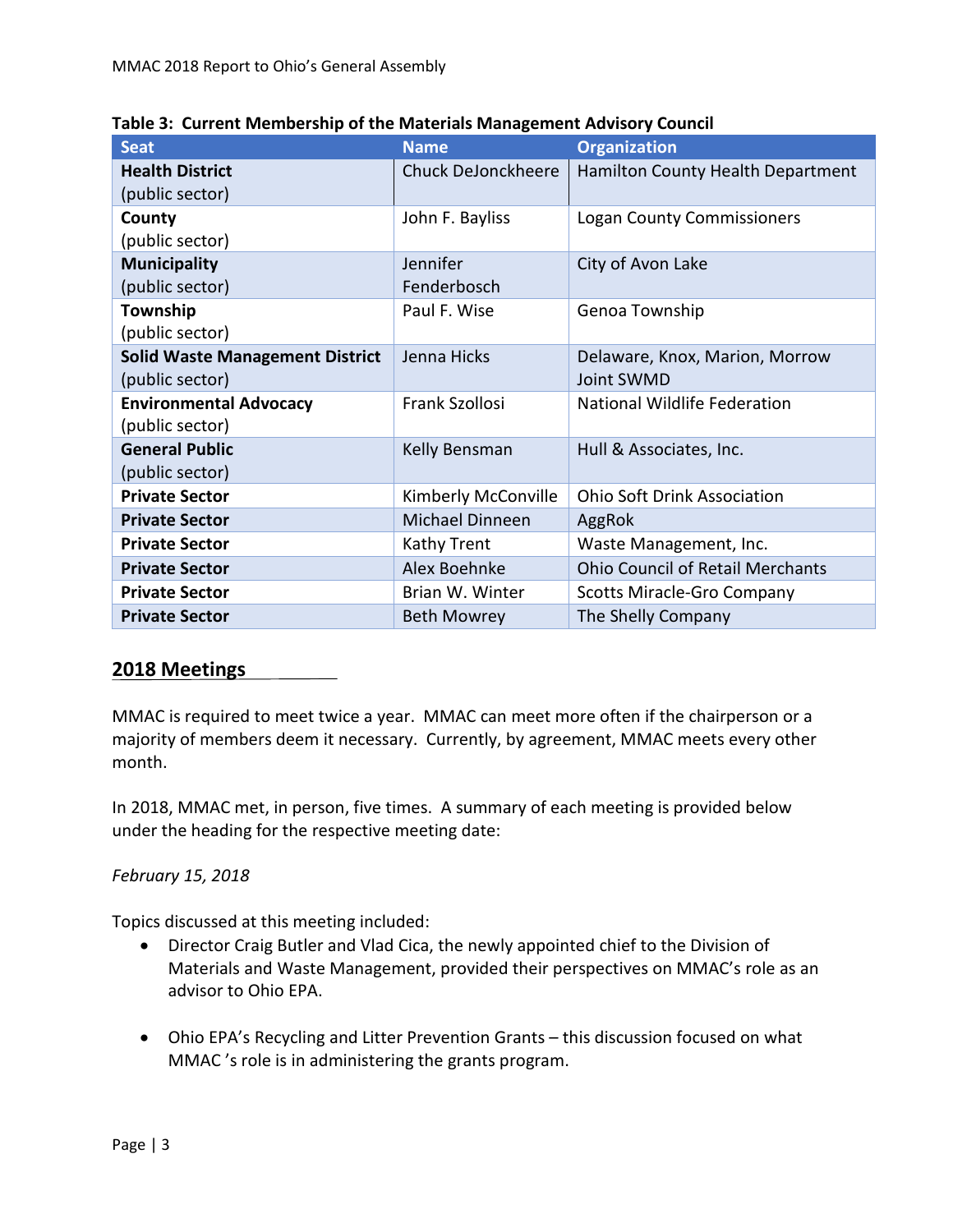• Multi-Family Housing Recycling – Jennifer Fenderbosch of the city of Avon Lake provided MMAC with an overview of her research on providing recycling services to multi-family housing units. Providing recycling services to multi-family housing units is complicated, but the potential for diversion is significant. Ms. Fenderbosch's presentation focused on best practices for overcoming challenges and case studies of successful recycling programs.

#### *April 18, 2018*

Topics discussed at this meeting included:

• Ohio EPA's Recycling and Litter Prevention Grants – Chet Chaney of Ohio EPA's Division of Environmental and Financial Assistance provided an overview of the history and current structure of the grant program. Mr. Chaney also provided an overview of the process the Agency uses to review grant applications.

In 2018, Ohio EPA issued \$3.9 million in grants to 60 of the 117 applicants. 2018 was the first year that applicants submitted their applications on-line. Chet also explained that grant funds were used to help clean up two C&DD sites in 2017 and 2018.

- Goals of the 2009 State Plan. After the February meeting, members of OSWDO, Ohio EPA, and the waste industry met to discuss the language OSWDO proposed at the August 16, 2017 meeting. The waste industry expressed concerns about the language and couldn't support OSWDO's recommendation as written. The waste industry committed to discussing the language a second time and developing a counter-proposal.
- Discussion of Potential Education to Combat Contamination because of China's new quality restrictions on recyclable materials, there is a large surplus of available material in the United States. Consequently, end users now are selecting the highest quality materials which translates into a low-tolerance for contaminants.

One option discussed was developing a media package to help combat the highly contaminated material mix many residential recycling programs are generating. Developing such a package could be accomplished in cooperation with the Recycling Partnership and funded by a grant from Ohio EPA.

#### *June 20, 2018*

Topics discussed at this meeting included:

• Contamination Reduction Project - representatives of the Recycling Partnership, via conference call, discussed strategies to combat contamination in residential recyclables. The Recycling Partnership recommends a combination of inspecting recycling carts, tagging contaminated carts with "oops tags", and rejecting the full carts rather than emptying them. Based on past projects, this strategy is proven for reducing contamination. MMAC discussed the details that would need to be hammered out to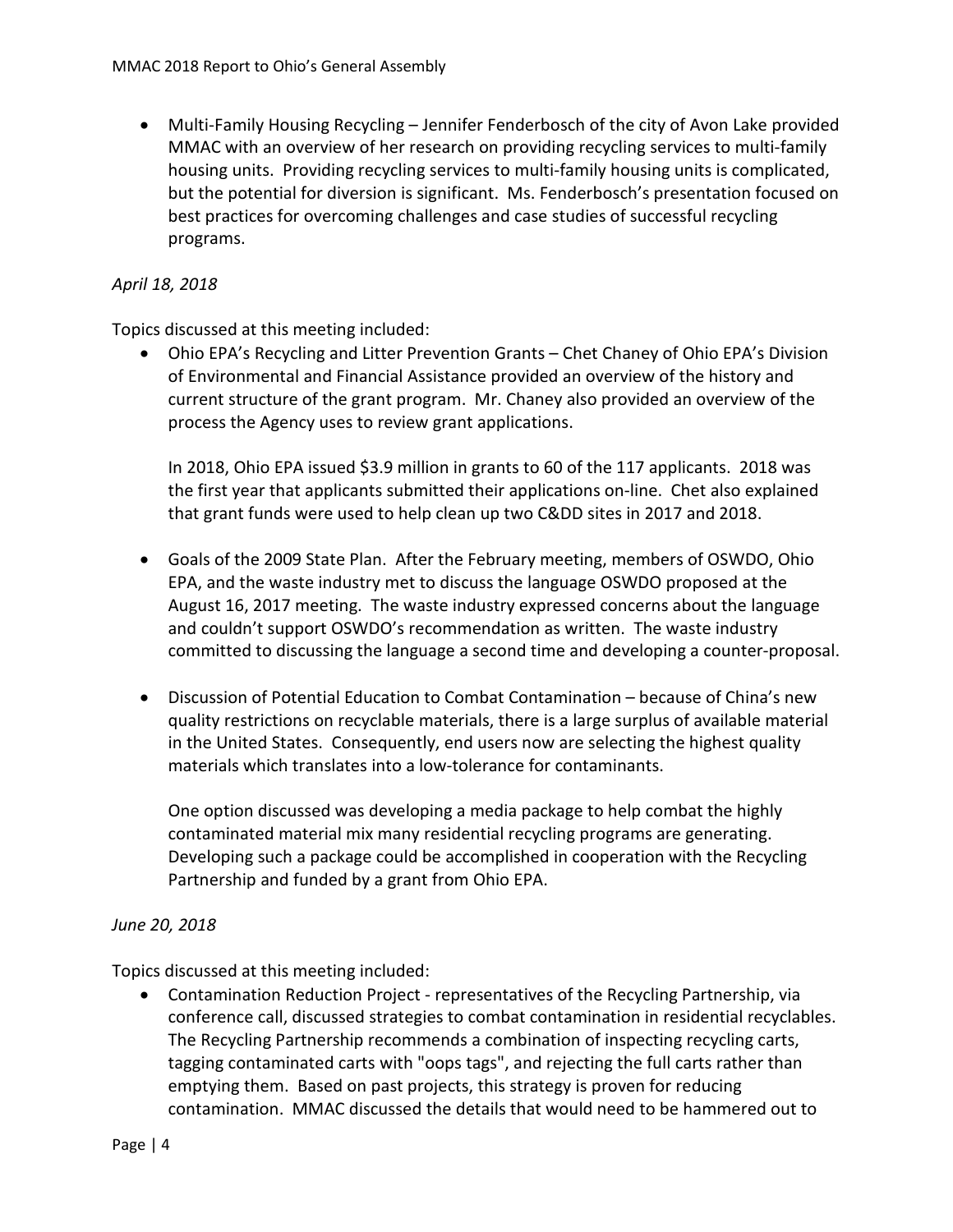make such an effort successful. MMAC directed the Chair and Vice-Chair to jointly send a letter of support to Director Butler for issuing a grant to the Recycling Partnership.

• Goals of the 2009 State Plan - as a follow-up to the discussion from the April 18 meeting, Kathy Trent of Waste Management presented the waste industry's position on the changes to the goals proposed by OSWDO. The waste industry did not support all the changes as proposed. However, if specific provisions are removed, the industry could agree with OSWDO's recommendations in concept. Ms. Trent agreed to share OSWDO's proposed language with other members of the waste industry for review and comment.

#### *August 15, 2018*

Topics discussed at this meeting included:

- Contamination Reduction Project Ohio EPA informed the Council that Craig Butler, Director of Ohio EPA, approved the Division of Environmental and Financial Assistance to award the Recycling Partnership a grant to conduct a contamination reduction project in Ohio. The project will likely occur in the southwestern and northeastern portions of Ohio to involve the four major material recovery facilities. MMAC unanimously voted for a motion for the chair and vice-chair to send a letter of support regarding the project to Director Butler.
- Goals of the 2009 State Plan MMAC voted to accept and recommend the following changes to the goals of the 2009 State Plan:
	- o Reduce the standard for achieving Goal 1 (providing, access to recycling opportunities to residents) from 90 percent of the residential population to 80 percent of the population, and
	- o Replace the industrial recycling/minimization goal with a requirement that SWMDs provide industrial generators with a minimum number of outreach, education, technical assistance, and other types of support·programs.
- Process to update the state solid waste management plan MMAC reviewed the process Ohio law established for updating the state plan. This process is as follows:
	- o Ohio EPA completes draft
	- o Ohio EPA holds public hearings in 5 locations in Ohio
	- o Ohio EPA revises based on comments
	- o MMAC approves revised version
	- o Director adopts as final
	- o Within one year of adopting state plan, Ohio EPA must adopt rules.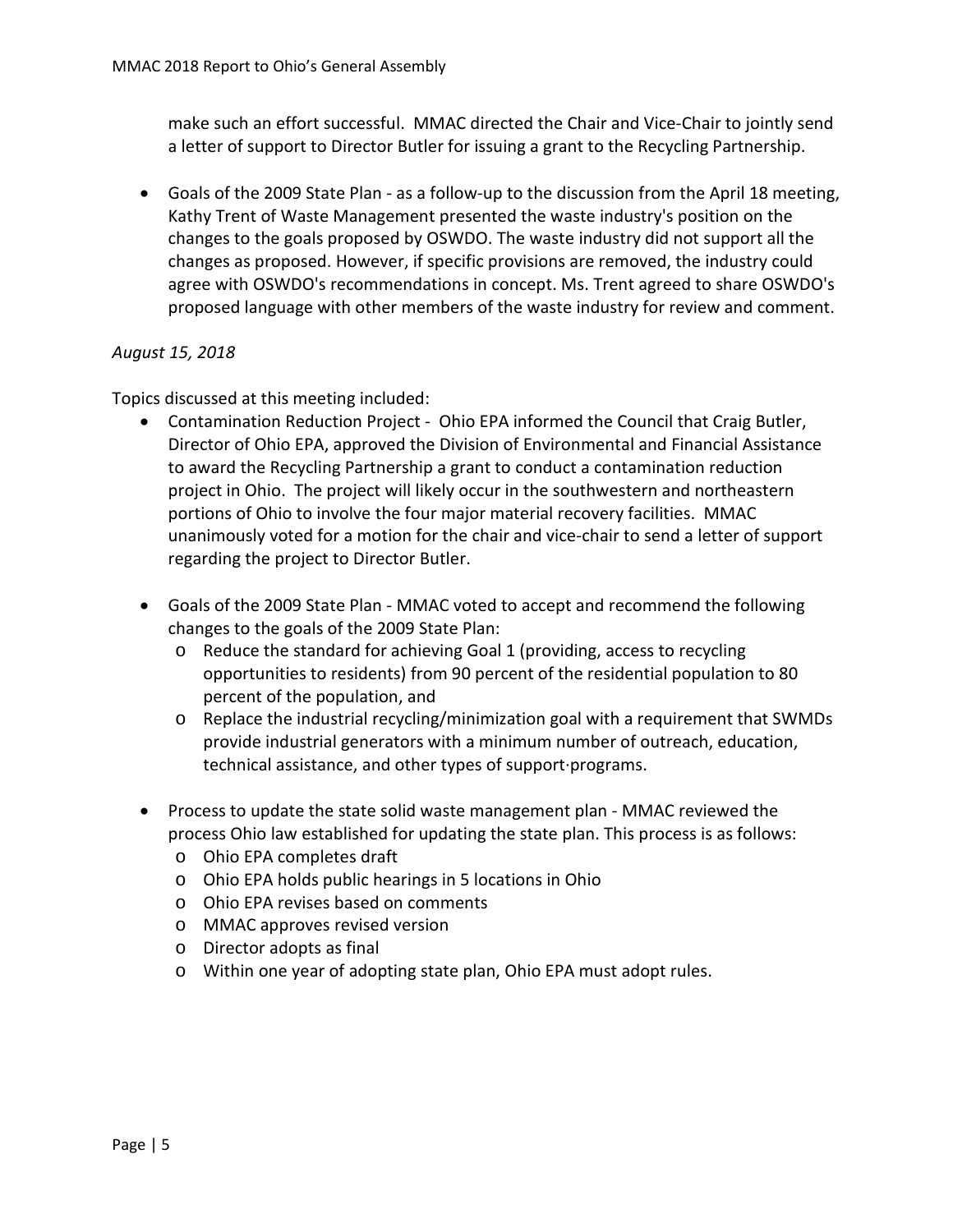#### *October 17, 2018*

Topics discussed at this meeting included:

- Ohio EPA Recycling and Litter Prevention Grants Representatives from the Division of Environmental and Financial Assistance provided MMAC with an overview of projects funded through the 2017 round of recycling and litter prevention grants. They also discussed changes to the grant guidelines and requirements that were implemented for the 2019 grant round. These changes include an updated, on-line application system and changes in matching requirements.
- Contamination Reduction Project Representatives from the Division of Environmental and Financial Assistance provided an update regarding the status of this project. Ohio EPA and the Recycling Partnership intend to release a request for proposals to solicit communities to participate in the contamination reduction effort. Ohio EPA will select the communities where the Recycling Partnership will conduct interventions in from applications submitted. Ohio EPA and the Recycling Partnership intend to announce which communities are selected by February 15, 2019.
- MMAC's Annual Report to Ohio's General Assembly MMAC, reviewed, discussed, and approved the draft version of the Council's 2018 report to the Ohio's General Assembly. MMAC directed Ohio EPA to add a summary of the topics discussed at the October 17 meeting. MMAC further directed Ohio EPA to forward the complete draft report to the chair and vice-chair who will approve the additions. Once the chair and vice-chair approve a final version, Ohio EPA will submit the report to the Ohio's General Assembly.

## **Actions taken by MMAC to date**

#### *Letter to Ohio EPA Director Craig Butler supporting a contamination education project*

At the August 15, 2018 meeting, MMAC members unanimously voted to support Ohio EPA awarding the Recycling Partnership with a grant to conduct a contamination education project for Ohio. The council directed the chair and vice chair to jointly send a letter on behalf of MMAC to Ohio EPA Director Butler.

#### *Revised language regarding Goals 1 and 2 of the 2009 State Plan*

At the August 15, 2018 meeting, MMAC members unanimously voted to accept and recommend the new language for changes to the goals of the 2009 State Plan as agreed upon during the meeting.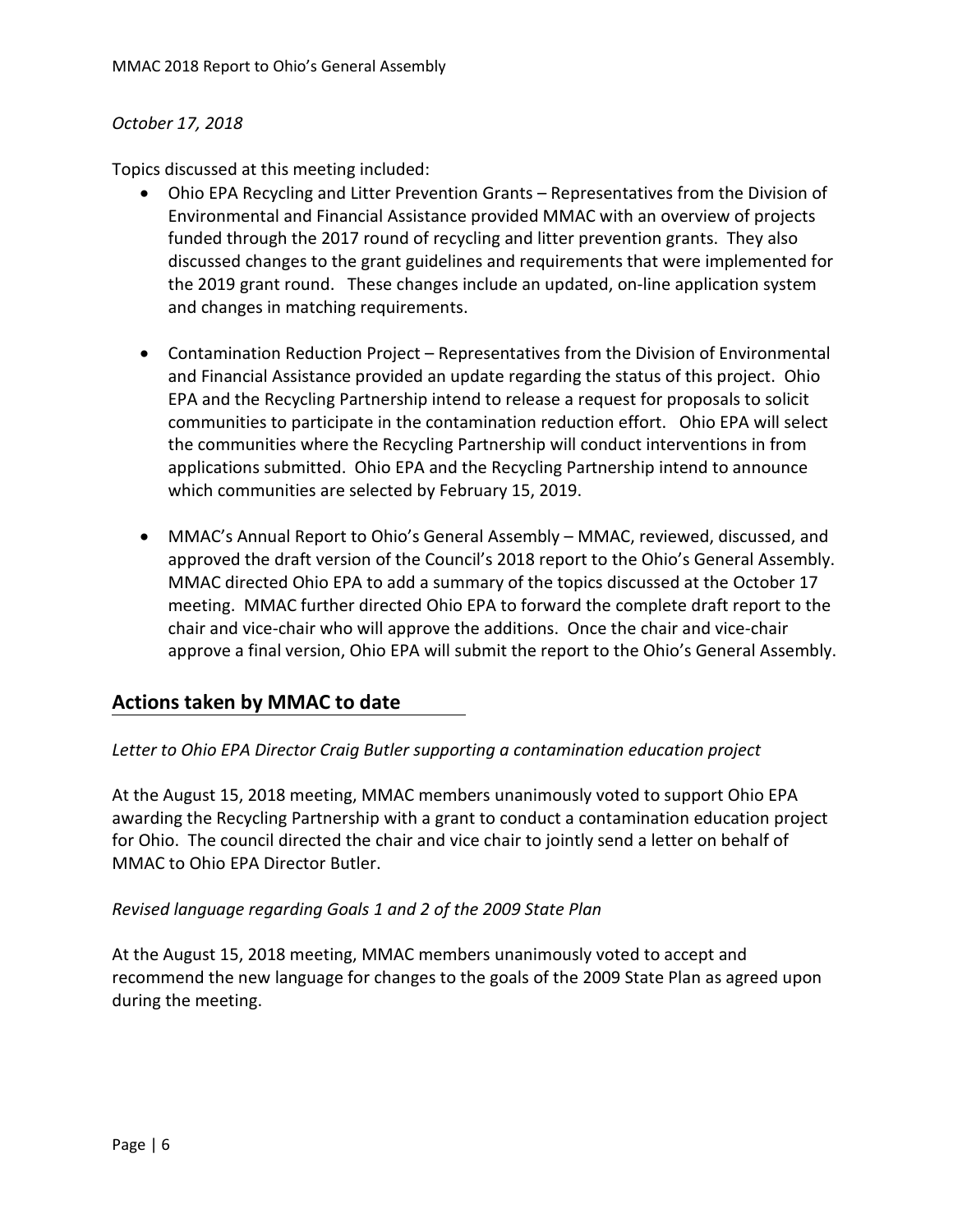#### *Election of Officers*

At the October 17, 2018 meeting, council members re-elected Kathy Trent of Waste Management, Inc. (representing the private sector) as vice chairperson and Jennifer Fenderbosch of the City of Avon Lake (representing municipalities) as Secretary

#### *Approval of the 2018 MMAC report to Ohio's General Assembly*

At the October 17, 2018 meeting MMAC unanimously approved the draft report to the General Assembly with additions summarizing the October 17 meeting to be approved by the Chair and Vice Chair prior to submitting the report to the General Assembly.

#### **State Solid Waste Management Plan**

Ohio law requires Ohio EPA, working with MMAC, to prepare and adopt a state solid waste management plan. Ohio law further prescribes the contents of the state solid waste management plan. Thus, the state plan must:

- Reduce reliance on the use of landfills for management of solid wastes;
- Establish objectives for solid waste reduction, recycling, reuse, and minimization and a schedule for implementing those objectives;
- Establish restrictions on the types of solid wastes disposed of by landfilling for which alternative management methods are available, such as yard wastes, and a schedule for implementing those restrictions.
- Establish revised general criteria for the location of solid waste facilities;
- Examine alternative methods for disposal of fly ash and bottom ash resulting from the burning of mixed municipal solid wastes;
- Establish a statewide strategy for managing scrap tires.
- Establish a strategy to promote markets for products containing recycled materials and to promote state government using products containing recycled materials;
- Establish a program for the proper separation and disposal of hazardous waste generated by households.

In 2017 and 2018, MMAC devoted significant time to reviewing the 2009 State Plan and deciding upon necessary changes. As stated earlier in this report, MMAC adopted changes to the goals of the 2009 State Plan in August. These changes are intended to provide Ohio's SWMDs with additional flexibility when developing local recycling and minimization strategies. These changes will be incorporated into Chapter 3 of the revised state solid waste management plan.

In 1988, the Ohio General Assembly adopted legislation that created the requirement to have a state solid waste management plan. At that time, Ohio faced several significant solid waste management issues, such as: diminishing landfill capacity; poorly sited, constructed, and operated landfills; and increasing imports of waste. These issues were due, in part, to the lack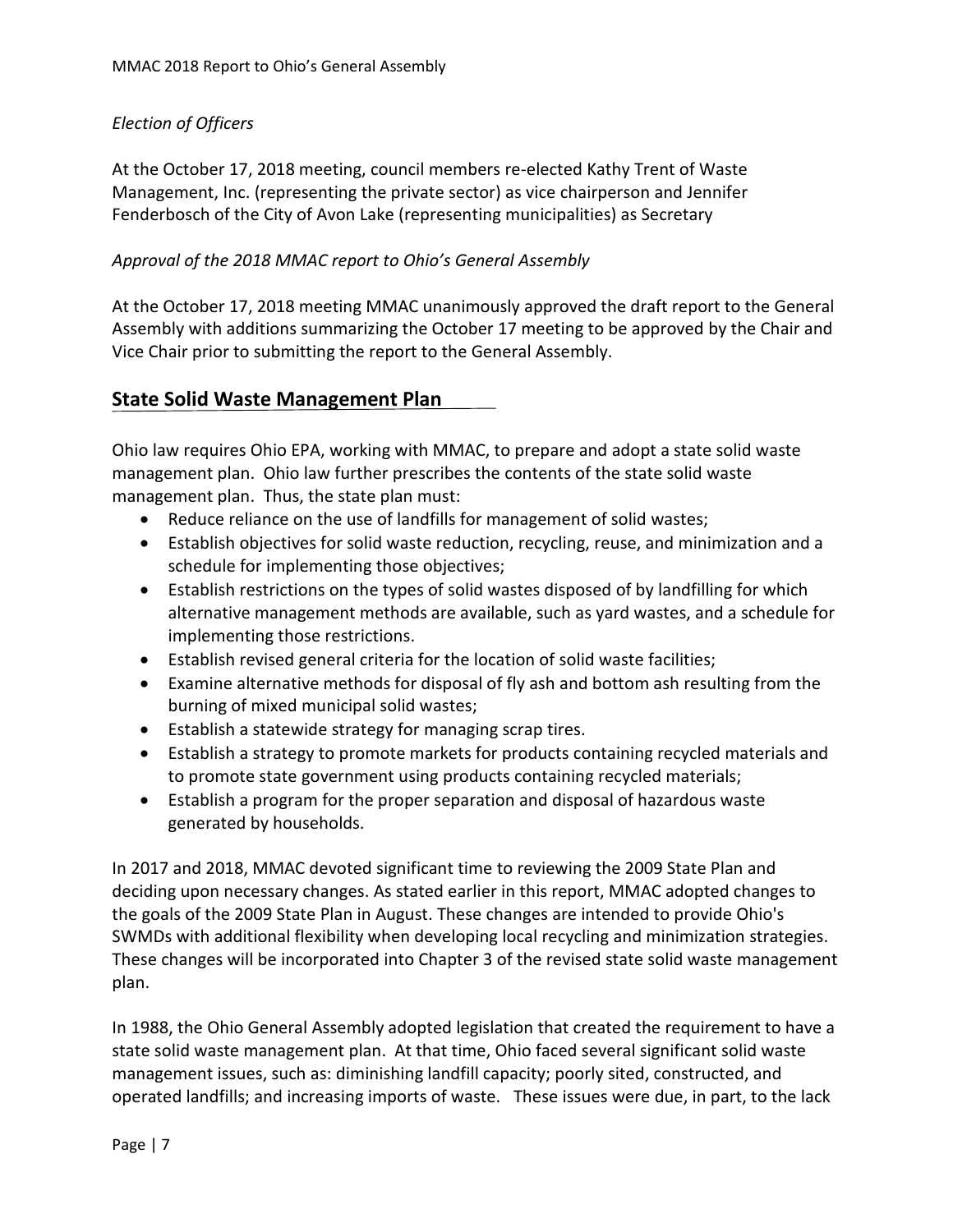of a comprehensive regulatory structure for overseeing solid waste disposal facilities and partly due to the lack of planning for how to manage Ohio's solid waste.

Ohio now has a comprehensive solid waste regulatory program and is operating under its fourth state solid waste management plan. Many of the requirements the state plan must fulfill have either been resolved or are now addressed through other means. An example is the scrap tire program. The statute still requires the state plan to establish a statewide strategy for managing scrap tires. Ohio now has a strong, law-based scrap tire program that is continually updated through Ohio EPA's 5-year rule update process. That process allows Ohio EPA to be more responsive to needed changes than can be achieved through the state plan. Thus, it isn't necessary for the state plan to duplicate that effort.

MMAC is interested in changing the solid waste planning process to streamline the process and remove unnecessary and burdensome requirements. MMAC believes that an overhaul of the requirements for the state plan is necessary to make the state plan current. Doing so will require revising the solid waste planning laws. Without changes to those laws, the state plan must still address all the things required by law.

MMAC directed Ohio EPA make complete revisions to portions of the 2009 State Plan and provide one to two-page summaries for portions that are no longer essential elements. The next page of this report-presents a strategy for updating the 2009 State Plan that shows the chapters and how Ohio EPA will address each (i.e. either full update or a one- to-two-page summary).